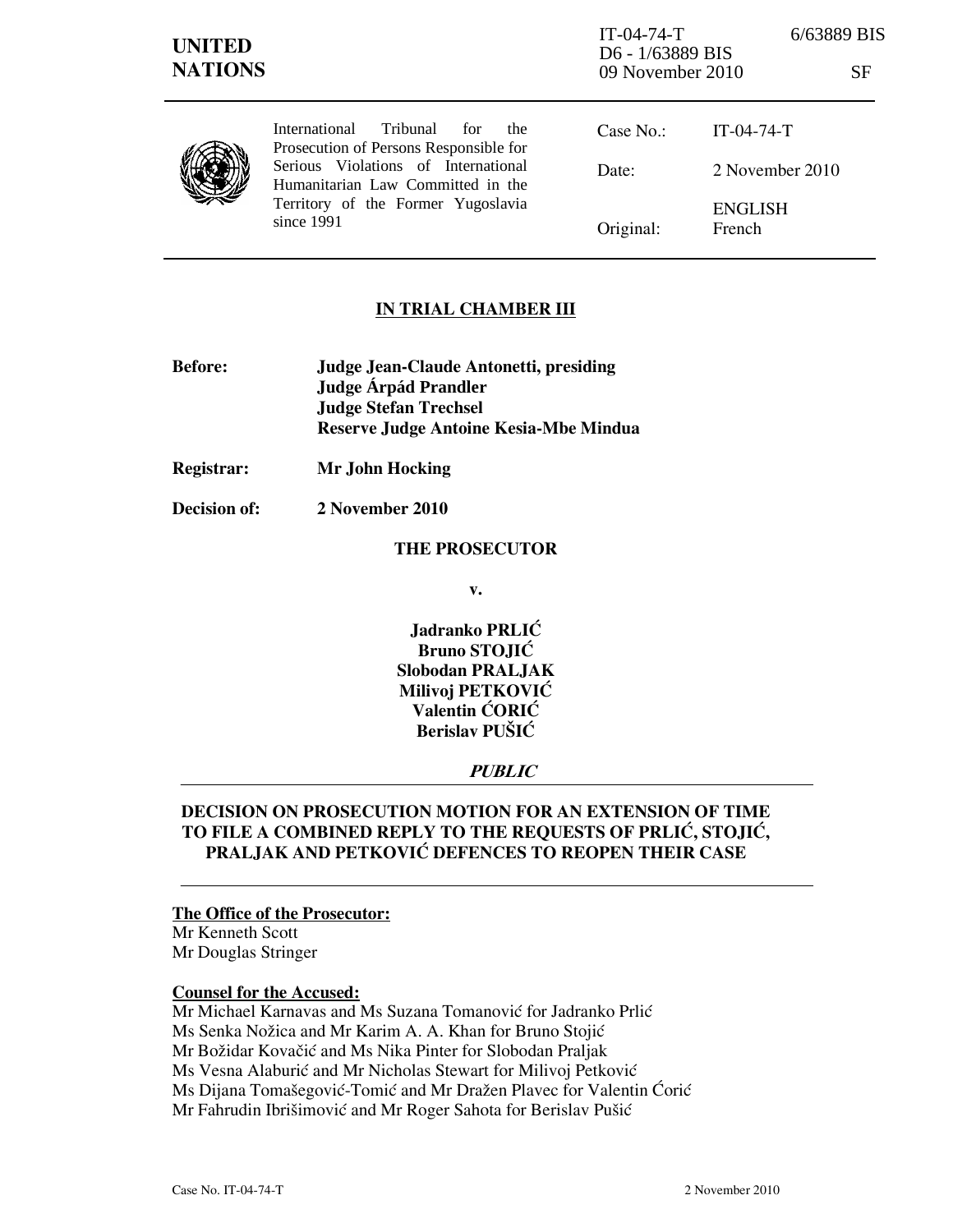TRIAL CHAMBER III ("Chamber") of the International Tribunal for the Prosecution of Persons Responsible for Serious Violations of International Humanitarian Law Committed in the Territory of the Former Yugoslavia since 1991 ("Tribunal"),

SEIZED of the "Prosecution Motion for an Extension of Time to File a Combined Reply to the Defence Requests to Reopen their Cases and Admit Evidence to Rebut the Evidence Tendered Through the Trial Chamber Decision of 6 October 2010", filed publicly by the Office of the Prosecutor ("Prosecution") on 29 October 2010 ("Motion"), in which the Prosecution requests that the Chamber grant it an extension of time in order to allow the Prosecution to file a combined reply to the motions to reopen their case filed by Counsel for the Accused Jadranko Prlić ("Prlić Defence") and Counsel for the Accused Slobodan Praljak ("Praljak Defence") on 20 October  $2010<sup>1</sup>$  as well as the motions filed by Counsel for the Accused Bruno Stojić ("Stojić Defence") and Counsel for the Accused Milivoj Petković ("Petković Defence") on 21 October  $2010<sup>2</sup>$ 

NOTING the "Decision on the Prosecution's Motion to Re-open its Case" rendered publicly by the Chamber on 6 October 2010 ("Decision of 6 October 2010"), by way of which the Chamber notably authorised the reopening of the Prosecution's case and admitted into evidence eight documents, $3$ 

 $\overline{a}$ 

<sup>&</sup>lt;sup>1</sup> "Jadranko Prlić's Motion to Rebut the Evidence Admitted by the Trial Chamber in the Decision on the Prosecution's Motion to Reopen its Case", with one confidential Annex and filed publicly by the Prlić Defence on 20 October 2010 and "Jadranko Prlić's Revised Motion to Rebut the Evidence Admitted by the Trial Chamber in the Decision on the Prosecution's Motion to Reopen its Case", with two confidential Annexes and filed publicly on 1 November 2010 (together "Prlić Defence Motion"); "Slobodan Praljak's Motion Pursuant to the 6 October 2010 Decision on the Prosecution's Motion to Reopen its Case", with several confidential Annexes and filed publicly by the Praljak Defence on 20 October 2010 and "Corrigendum to Slobodan Praljak's Motion Pursuant to the 6 October 2010 Decision on the Prosecution's Motion to Reopen its Case", with one confidential Annex and filed confidentially on 21 October 2010 (together "Praljak Defence Motion").<br><sup>2</sup> "Bruno Stojić's Motion to Admit Evidence in Reopening", with one public Annex and filed publicly

on 21 October 2010 by the Stojić Defence ("Stojić Defence Motion"); "Milivoj Petković's Motion to Admit Evidence in Reopening", with two Annexes, one of which confidential (Annex II), and filed publicly by the Petković Defence on 21 October 2010 ("Petković Defence Motion").<br><sup>3</sup> Desision of 6 October 2010, p. 28

Decision of 6 October 2010, p. 28.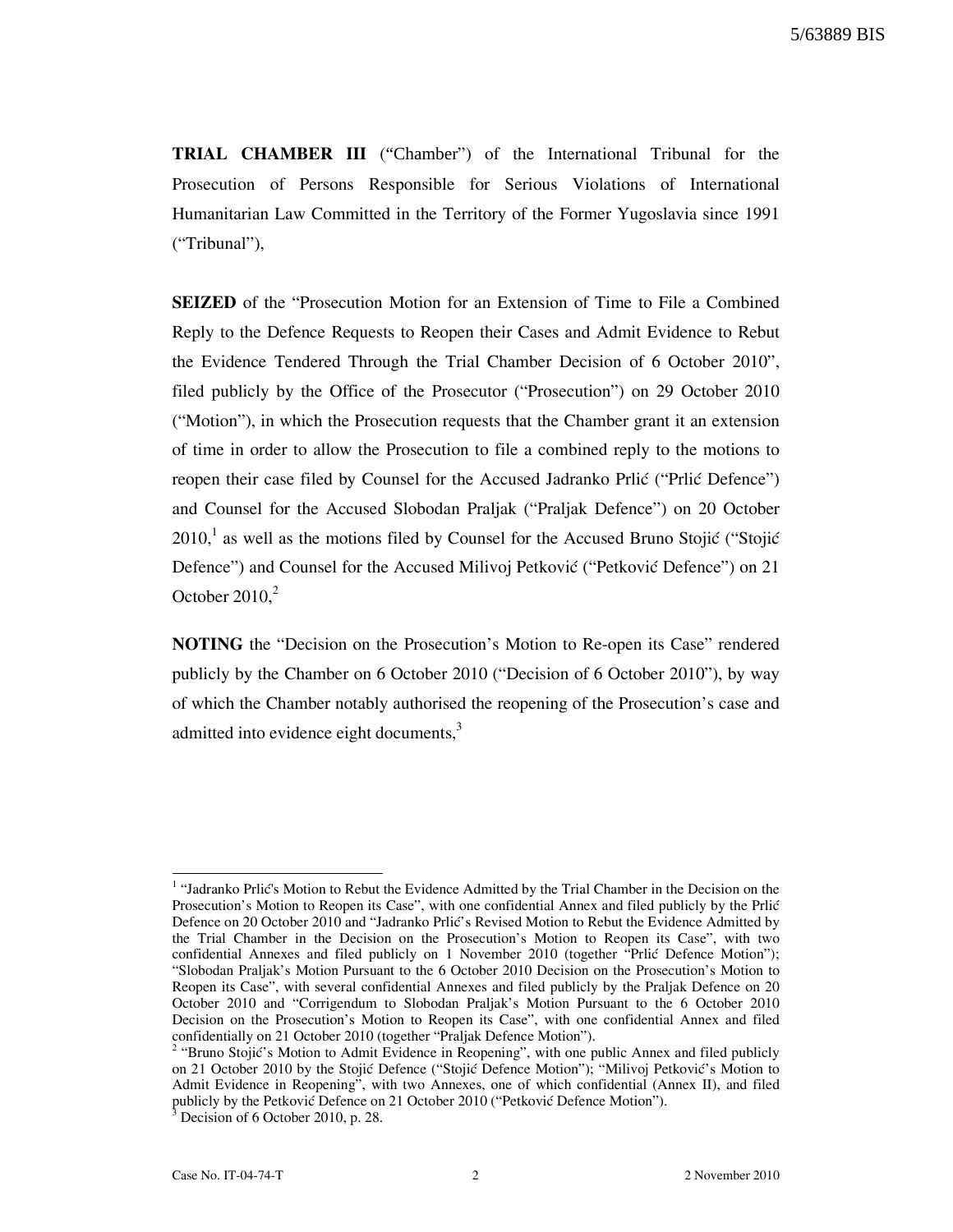NOTING the Prlic Defence Motion, in which the Prlic Defence requests that the Chamber admit 43 documents in "reply"<sup>4</sup> to the exhibits admitted by way of the Decision of 6 October 2010.<sup>5</sup>

NOTING the Praljak Defence Motion, in which the Praljak Defence requests that the Chamber admit 26 documents and allow the Accused Slobodan Praljak to appear as a *viva voce* witness in reopening its case, $^6$ 

NOTING the Stojić Defence Motion, in which the Stojić Defence requests that the Chamber admit 43 documents in reopening its case, $\frac{7}{1}$ 

**NOTING** the Petković Defence Motion, in which the Petković Defence requests that the Chamber admit 20 documents in reopening its case, $8<sup>8</sup>$ 

**NOTING** the "Decision on Bruno Stojić Motion for Certification to Appeal the Decision on the Re-opening of the Prosecution Case and Clarifying the Decision of 6 October 2010", rendered publicly by the Chamber on 27 October 2010 ("Decision of 27 October 2010"), by way of which the Chamber denied the Stojić Defence Motion for certification to appeal and invited the Defence teams to supplement their motion by refuting the evidence tendered into evidence by the Prosecution in their motions for reopening, within a time limit of seven days running from 27 October 2010, $\degree$ 

CONSIDERING that in support of its Motion, the Prosecution submits that it has found, among the various motions presented by the Defence teams, that several of the documents sought for admission are the same but bear different exhibit numbers, $10$ 

CONSIDERING that the Prosecution, moreover, notes that the Defence teams are seeking the admission of some 130 documents,<sup>11</sup>

CONSIDERING that the Prosecution, in view of the substantial number of documents sought for admission, the difficulties caused by the fact that the same

 $\overline{a}$ 

 $4$  According to the Prlić Defence, this motion does not substitute a request for reopening its case: see Prlić Defence Motion, p. 1.

 $<sup>5</sup>$  Prlić Defence Motion, p. 1 and confidential Annex I.</sup>

<sup>6</sup> Praljak Defence Motion, para. 7.

<sup>&</sup>lt;sup>7</sup> Stojić Defence Motion, para. 1 and p. 11.

<sup>&</sup>lt;sup>8</sup> Petković Defence Motion, paras 2 and 17.

<sup>&</sup>lt;sup>9</sup> Decision of 27 October 2010, p.10

<sup>&</sup>lt;sup>10</sup> Motion, para. 5.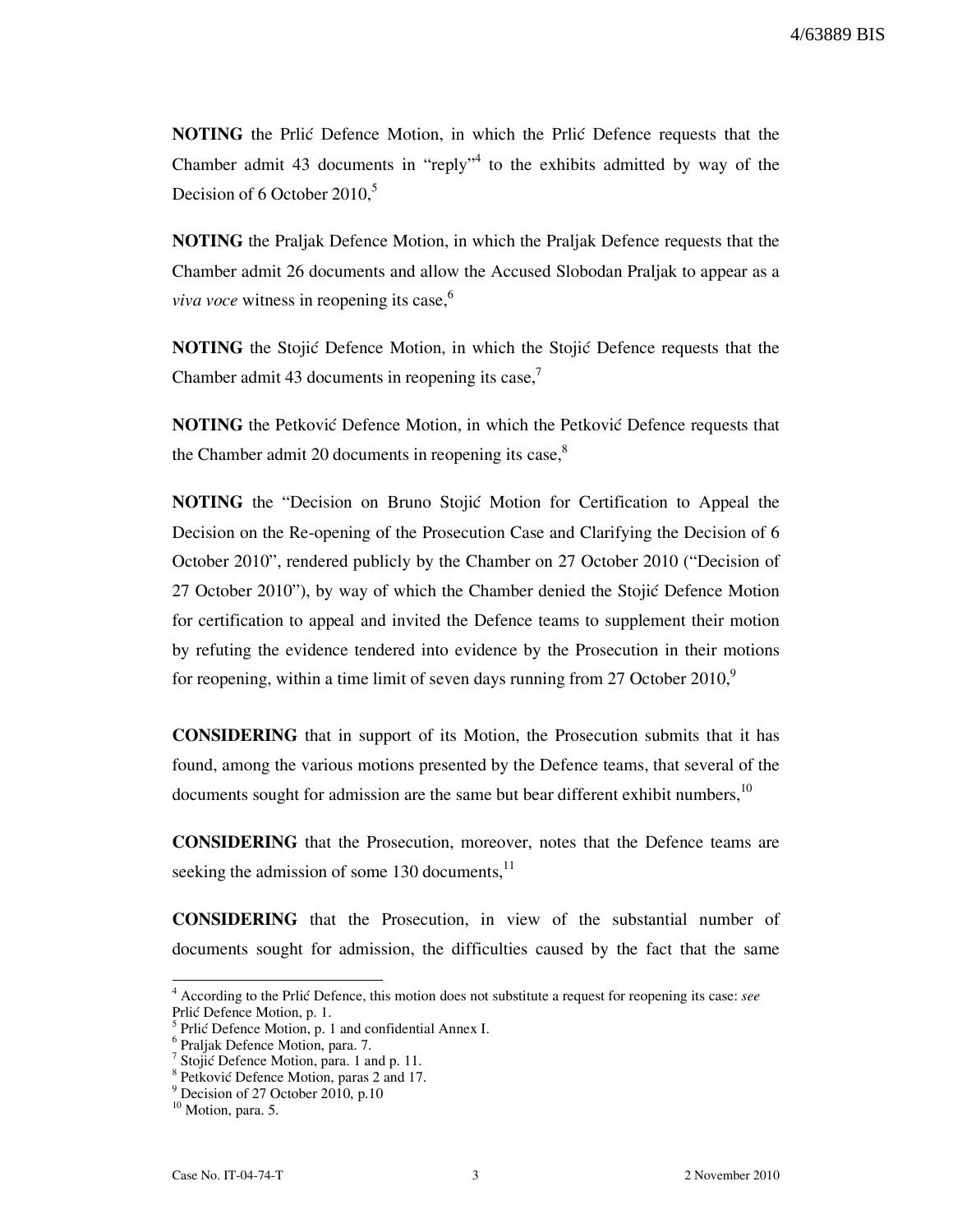3/63889 BIS

documents have been assigned different exhibits numbers and with the aim of presenting a relevant and suitable combined reply, requests that the Chamber grant it a two-day extension in order to file the said reply, namely by 5 November  $2010$ ,  $^{12}$ 

CONSIDERING, finally, that the Prosecution notes that a possible extension of time pursuant to Rule 126 bis of the "Rules of Procedure and Evidence" ("Rules") would not delay the proceedings or cause prejudice to the parties, $^{13}$ 

CONSIDERING, firstly, that the Chamber does not find it necessary to wait for possible responses from the other parties before rendering this decision, taking into consideration the advanced stage of the proceedings and insofar as the extension of time pursuant to Rule 126 bis of the Rules, requested by the Prosecution to the Chamber, is relatively short,

CONSIDERING that Rule 126 bis of the Rules sets forth that "Unless otherwise ordered by a Chamber either generally or in the particular case, a response, if any, to a motion filed by a party shall be filed within fourteen days of the filing of the motion",

CONSIDERING that in this case and pursuant to the said Rule, the Prosecution's response must be filed 1) on 3 November 2010 with regard to the Prlić Defence Motion and the Praljak Defence Motion; 2) on 4 November 2010 with regard to the Stojić Defence Motion and the Petković Defence Motion,

CONSIDERING that the Chamber finds that the Motion is reasonable insofar as the Prosecution only wishes to obtain an extra two days in order to present a combined reply to all the motions presented by the Defence teams and requests that it may file the said response on 5 November 2010,

CONSIDERING that the Chamber finds, moreover, that the extension of time pursuant to Rule 126 bis of the Rules will not cause in this case any prejudice with regard to the parties and will not subject the proceedings to an excessive delay,

CONSIDERING that the Chamber recalls, however, that the Decision of 27 October 2010 invited the Defence teams to supplement their motion, if need be, by refuting the

 $\overline{a}$ 

 $11$  Motion, para. 5.

 $12$  Motion, para. 5.

<sup>&</sup>lt;sup>13</sup> Motion, paras 4 and 6.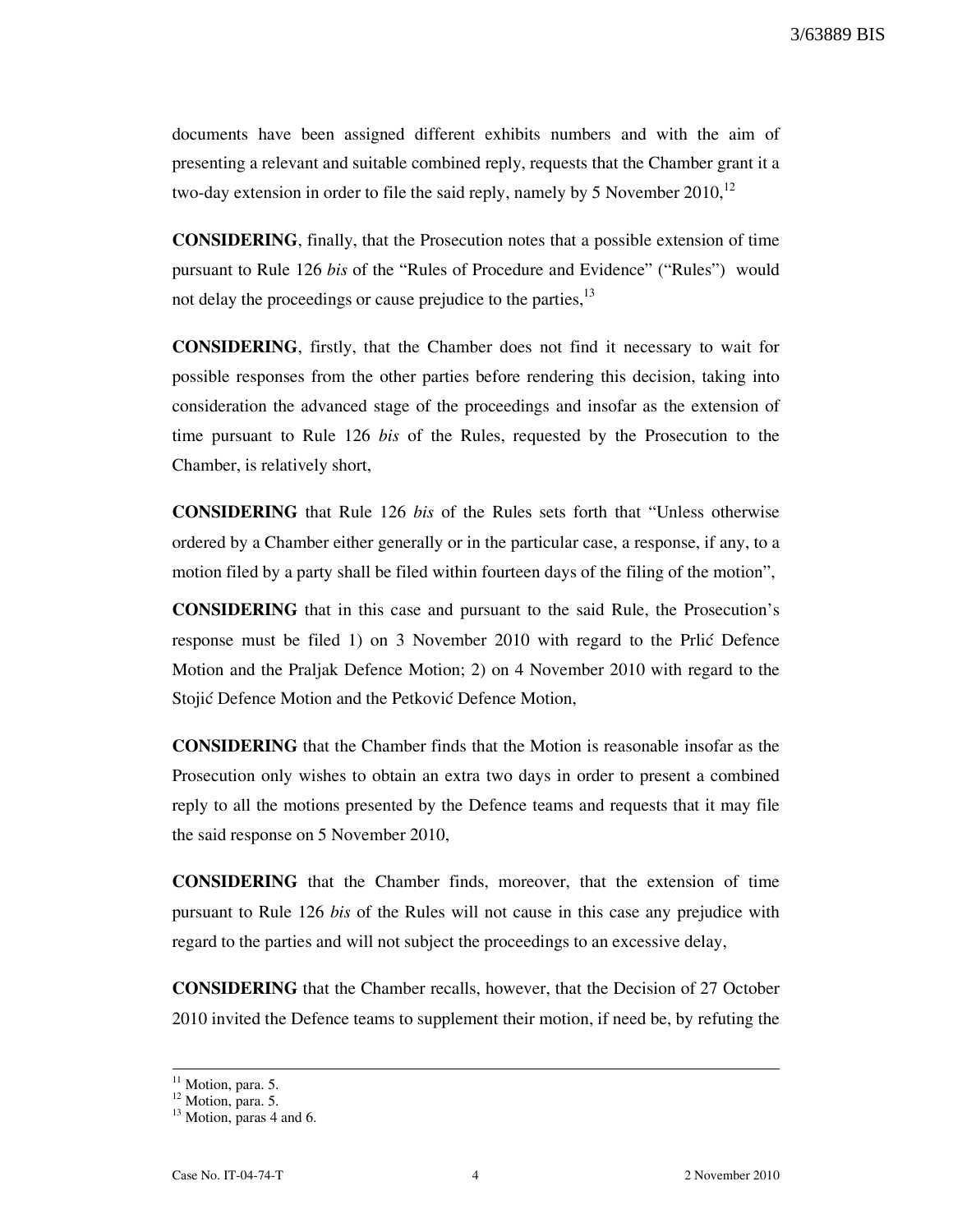evidence tendered by the Prosecution in their motions for reopening by 3 November 2010 at the latest,  $14$ 

CONSIDERING that the Chamber cannot, therefore, exclude the possibility that some Defence teams might file a supplement to their respective Motions by 3 November 2010,

CONSIDERING that as a consequence, in the interest of justice and in the circumstances of this case, the Chamber decides that it is appropriate to authorise the Prosecution to file a combined reply to the Prlić Defence Motion, the Stojić Defence Motion, the Praljak Defence Motion and the Petković Defence Motion by  $8/8$ November 2010 at the very latest,

 $\overline{a}$  $14$  Decision of 27 October 2010, p. 10.